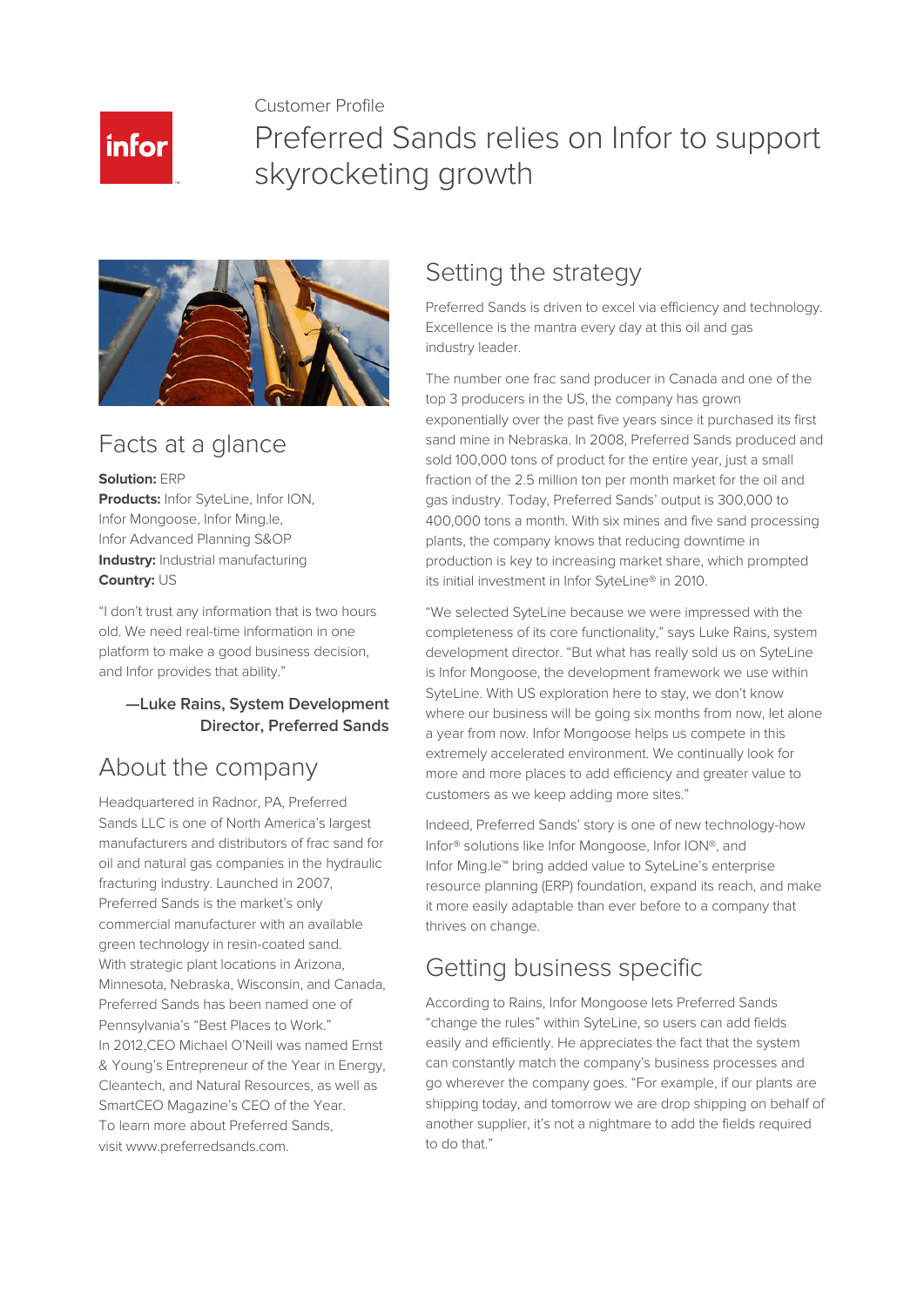With Preferred Sands' dynamic growth, scalability is also critical for any of its technology investments. The company finds the scalability of its Infor solutions a perfect match for this growth strategy. When Preferred Sands went live with SyteLine, the software served eight sites. Twenty-nine sites are now using it, including consolidation entities such as resin-coating facilities and logistics providers. Fifty-seven warehouses serving as remote storage terminals around the US and Canada are also part of the system. To further illustrate the company's dynamic growth, Preferred Sands had only two warehouses in its supply chain in 2011.

The third-party storage warehouses each use their own inventory and control systems. As time progressed, Rains saw that connectivity between all of the applications in use, including a legacy asset management solution, was necessary to further increase productivity. After learning more about Infor ION at Infor's annual user conference in April 2012, Preferred Sands knew that the innovative intelligent open network middleware solution was a perfect fit for its workflow needs. At Preferred Sands, 176 SyteLine users across multiple departments work smarter because of the connectivity delivered by Infor ION today.

#### Seeing results

For Rains, Infor ION's greatest benefit is its ability to connect the automated asset management solution with the budget information in SyteLine, a combination that has led to an enormous increase in the percentage of maintenance projects that are completed within budget.

"SyteLine gives us a robust procure-to-pay process, and we wanted to tie maintenance into it so we could have visibility across the entire maintenance project lifecycle," he says. "Maintenance for us is huge. We operate our plants upwards of 95% uptime, so tracking maintenance is really important to us. Now we can track costs at an asset level because of ION, and manage the business process through SyteLine, and it is all connected without any hiccups. It has made a great difference. Before we had the integration I could say that almost every one of our maintenance projects went over budget to keep our plants at peak performance. Today, 75% of the projects are within budget."

In addition to Infor Mongoose and Infor ION, Preferred Sands installed Infor Ming.le in April 2013 to help members of its dispersed user base communicate with each other. The social network-like platform incorporates email, Microsoft® Excel®, SyteLine and the Infor ActivityDeck into one framework. "So much of our conversations about our business have been out of context or in the context of something from the past," says Rains. "People would be trying to make a decision based on 20 emails on a topic, or someone would dump some information from SyteLine into a spreadsheet and send it around as the basis for a business decision. The problem was that we move so fast, I don't trust something that is two hours old. I toss it. We need real-time information in one platform to make a good business decision. Infor Ming.le provides that capability, giving us the ability to access various systems all from one place."

Infor's solutions have positively impacted the way Preferred Sands' users communicate and collaborate by creating visibility across departments that previously would not have worked together. For example, accounting now has a real-time view into operations and can provide instant feedback on decisions. With instant insight into spending, rather than having to wait for a month-end report, accounting can alert operations decision-makers when budgetary limits are reached. Because systems are tied together via Infor ION, Infor Mongoose, and Infor Ming.le, all departments have a better understanding of their financial impact, which contributes to the success of the organization as a whole.

Infor's solutions may have the greatest impact on procurement and processes related to the storage terminal network at Preferred Sands' warehouses. Employees previously had to communicate with warehouse staff via phone or email each time a shipment was sent, delivered, or picked up by a customer. Then warehouse terminal operators and Preferred Sands employees had to manually enter and update information in SyteLine, which frequently led to user errors like forgotten invoices.

"Now that Infor ION helps us integrate the third-party terminal systems with SyteLine, automatic notifications are sent each time a shipment changes location or is paid for and picked up, without requiring any entry from the user," Rains says.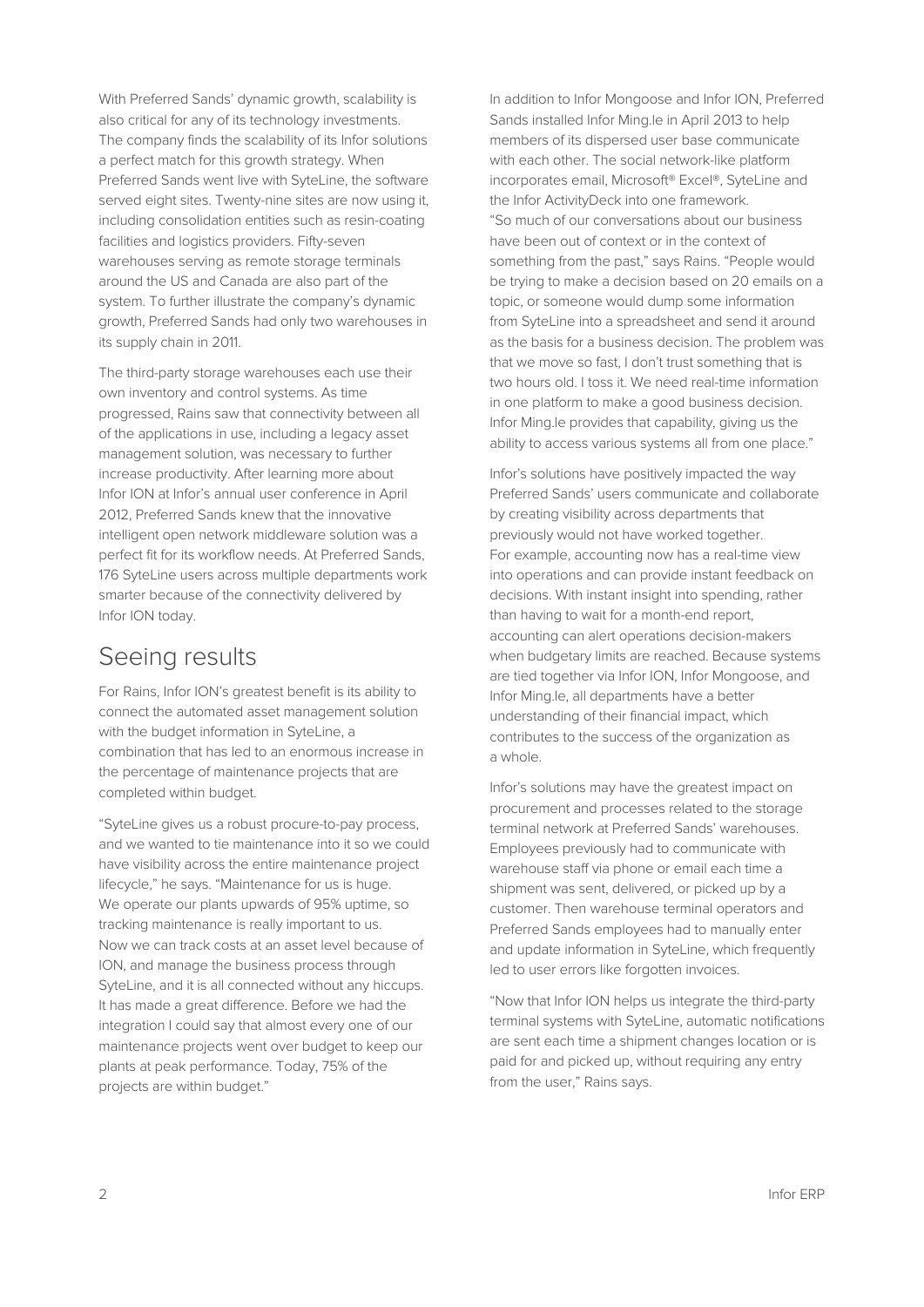While Preferred Sands did not establish any key performance indicators prior to implementing the Infor solutions, since implementation the company has:

- Eliminated duplicate manual entry requirements with automated data transfer, helping reduce user entry error and ensure accurate and consistent information.
- Provided users with real-time data access from any location, delivering instant information on inventory, shipments, and order fulfillments so all employees are up to speed on product movement through the supply chain.
- Greatly increased the percentage of asset management projects being completed within budget.
- Improved budgeting through greater visibility into procurement and spending requests, as well as connectivity between the accounting and operations departments-allowing the company to make better overall financial decisions.
- Conducted in-depth reporting and analysis of various data sets to identify potential efficiency and resource savings opportunities.

#### Doing business better

In the near future, Preferred Sands plans to deploy Infor ION on mobile devices so that users can receive notifications and perform interactions while on the road or away from their desks. "This is one of the reasons we selected Infor ION," says Rains. "You no longer have to be within SyteLine physically to approve a purchase order. You can do it on your mobile device and send it back to SyteLine for updating." The company expects the mobile functionality to be live by the end of 2013.

Preferred Sands also plans to use Infor ION to deepen its focus on distribution by acting as a logistics provider for the oil and gas industry. The company will deploy a web store that matches suppliers with businesses looking to purchase goods, with Preferred Sands handling the transport and delivery of the products. Infor ION will serve as the connecting link between the web store and the company's existing applications. "SyteLine will push price changes and other information out to the web store through Infor ION, rather than waiting to be asked," Rains says.

Sam DeBone, vice president of sales and marketing for Decision Resources, Inc. (DRI), the implementation partner working with Infor on the Preferred Sands project, is impressed by how Preferred Sands has relied on SyteLine, Infor ION, and the other Infor products to support unusually rapid growth. "It's such an interactive work environment," DeBone says. "It's unique, and what they have accomplished in a few short years is phenomenal. Best of all, they understand the role technology plays in running a successful business today."

In addition to improving efficiency within Preferred Sands, the Infor solutions have made Rains' job easier. "I've worked in growth companies all my life," he says. "It can be challenging, so all-around scalability is the biggest plus. We selected all the Infor solutions because they are scalable. Now if we bring on a new storage terminal, someone in IT just does a little bit of configuration, and off we go with warehouse No. 58 helping us deliver greater value to our customers."

The company continues to deepen its planning and execution excellence by adding Infor's Advanced Planning and Sales and Operations Planning (S&OP) tools. "The Advanced Planning tool allow us to take our supply execution to the next level," says Rains. "With six origin mines and a growing network of partner producers, we are now trying to optimize supply from over 18 different origins.

As complexity has grown, we have hit the limit of what can be achieved by a spreadsheet or even the human mind. There are just too many variables." S&OP is a natural extension of Advanced Planning and is the perfect application for Ming.le. "It is hard to imagine a business process more collaborative than the sales and operations planning process," says Rains. "Now that the newest version of S&OP is embedded in Ming.le, the back-and-forth conversation around how we are going to drive the future of our business from strategy to execution can easily take place. Even though we are spread across the company and the country and have different views and priorities, we can work together to create a plan that allows us to drive growth and optimize profitability."